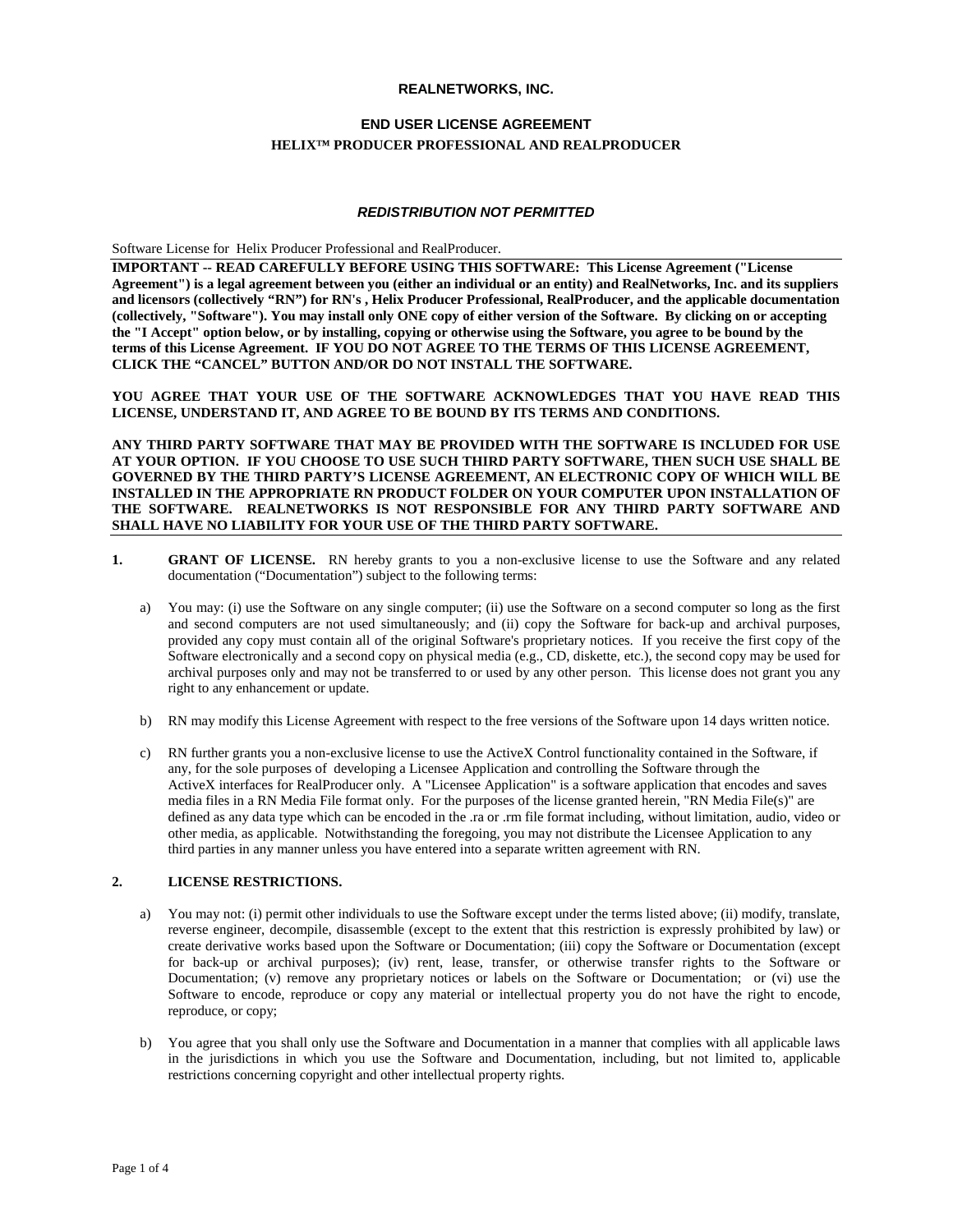- c) You may not use the Software in an attempt to, or in conjunction with any device, program or service designed to circumvent technological measures employed to control access to, or the rights in, a digital media content file or other work protected by the copyright laws of any jurisdiction.
- d) The Software includes MP3 encoding functionality. This License Agreement does not convey a license nor imply any right to distribute content using the MP3 encoding functionality in revenue-generating broadcast systems (terrestrial, satellite, cable and/or other distribution channels), streaming applications (via Internet, intranets and/or other networks), other content distribution systems (pay-audio or audio-on-demand applications and the like) or on physical media (compact discs, digital versatile discs, semiconductor chips, hard drives, memory cards and the like). An independent license for such MP3 encoding use is required. For details, please visi[t http://mp3licensing.com.](http://mp3licensing.com/)
- **3. SOFTWARE OWNERSHIP.** This is a license agreement and NOT an agreement for sale. Title, ownership rights and intellectual property rights in and to the Software (including any images, animations, video, audio, music, and text incorporated into the Software or such content contained in files accompanying the Software), accompanying printed materials, and any copies you are permitted to make herein are owned by RealNetworks or its suppliers and are protected by United States copyright law and international treaty provisions. Your rights to use the Software are specified in this License Agreement, and RealNetworks retains all rights not expressly granted to you in this License Agreement. Nothing in this License Agreement constitutes a waiver of RealNetworks' rights under U.S. or international copyright law or any other federal or state law.
- **4. BETA RELEASE or EVALUATION VERSIONS.** In the event that the Software is a beta, pre-release, evaluation version or preview version, the terms of this Section shall apply. Your license to use the Software expires 120 days after installation (or such other period as indicated by the Software) and the Software may cease to function. The Software you are receiving may contain more or less features than the commercial release of the RN Product that RN intends to distribute. While RN intends to distribute a commercial release of the Software, RN reserves the right at any time not to release a commercial release of the Software or, if released, to alter features, specifications, capabilities, functions, licensing terms, release dates, general availability or other characteristics of the commercial release. You agree that the beta release versions are not suitable for production use and may contain errors affecting their proper operation. You agree that you will not do anything to circumvent or defeat the features designed to stop the Software from operating after the license expires.
- **5. HTTP STREAMING/TRADEMARK USAGE.** This License Agreement also permits you to stream multimedia content encoded into one or more RN proprietary formats from an HTTP web server. If you do so, you agree to notify web page visitors, in a conspicuous manner, which publicly available files are in a proprietary RN format (e.g., RealAudio (.ra) or RealVideo (.rm). Further, if you stream content from an HTTP web server, RN hereby grants you a non-exclusive, limited license to use, and you agree that you shall always use, RN's trademarks in accordance with RN's Trademark and Logo Usage Policy at http://www.realnetworks.com/company/logos/policy.html, and for the sole purpose of informing web page visitors that content is in an RN proprietary format. You agree that you shall not use any RN trademark in a way that may imply that you are an agency or branch of RN, or that RN endorses, is affiliated with, or sponsors you or your products. You also agree that you may not link directly to any media file or .ram file made available from the RN World Wide Website.
- **6. SOFTWARE UPGRADES.** RN may develop or issue upgraded versions of the Software from time to time. At its sole option, and for a fee to be determined, RN may make such upgrades available to you. If the Software you have is labeled as an upgrade, you must be properly licensed to use a product identified by RN as being eligible for the upgrade in order to use the Software. Software labeled as an upgrade replaces and/or supplements the product that formed the basis for your eligibility for the upgrade, and following the upgrade you may use the resulting Software only in accordance with the terms of this License Agreement. If the Software is an upgrade of a component of a package of software programs that you licensed as a single product, the Software may be used and transferred only as part of that single product package and may not be separated for use on more than one computer.

## **7. WARRANTIES AND LIABILITIES.**

- a) **LIMITED WARRANTY.** RN warrants that for a period of ninety (90) days from the date of acquisition the Software, if operated as directed, will substantially achieve the functionality described in the Documentation. RN does not warrant however that your use of the Software will be uninterrupted or that the operation of the Software will be errorfree or secure. RN also warrants that the media containing the Software, if provided by RN, is free from defects in material and workmanship and will so remain for ninety (90) days from the date you acquire the Software.
- b) **NO OTHER WARRANTIES.** NO OTHER WARRANTIES: TO THE MAXIMUM EXTENT PERMITTED BY APPLICABLE LAW RN AND ITS SUPPLIERS DISCLAIM ALL OTHER WARRANTIES EITHER EXPRESS OR IMPLIED INCLUDING BUT NOT LIMITED TO IMPLIED WARRANTIES OF MERCHANTABILITY, FITNESS FOR A PARTICULAR PURPOSE, AND NON-INFRINGEMENT WITH REGARD TO THE SOFTWARE, THE ACCOMPANYING WRITTEN MATERIALS AND ANY ACCOMPANYING HARDWARE. If any modifications are made to the Software by you during the warranty period; if the media is subjected to accident abuse or improper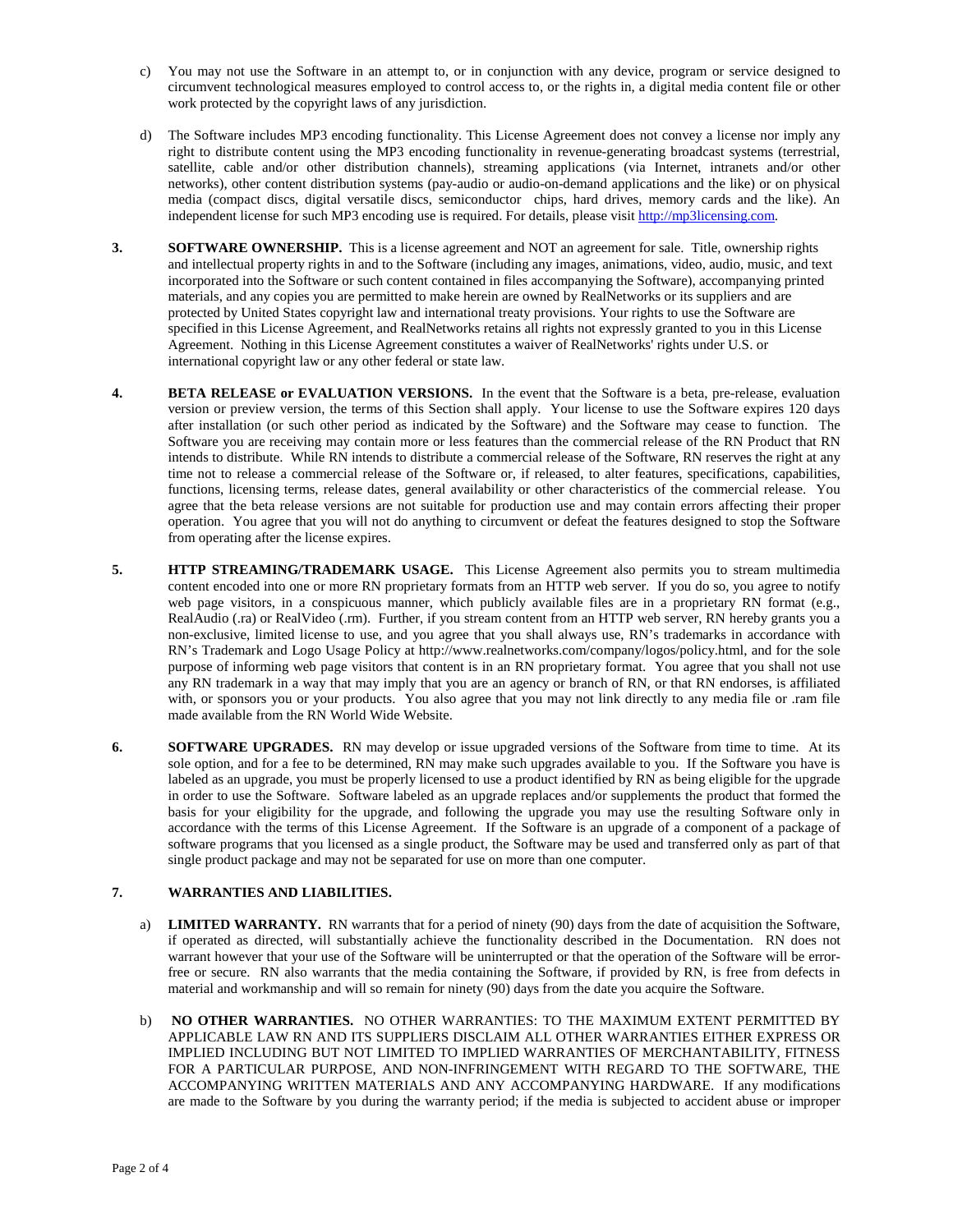use; or if you violate the terms of this License Agreement, this warranty shall immediately terminate. This warranty shall not apply if the Software is used on or in conjunction with hardware or Software other than the unmodified version of hardware and Software with which the Software was designed to be used as described in the Documentation. THIS LIMITED WARRANTY GIVES YOU SPECIFIC LEGAL RIGHTS; YOU MAY HAVE OTHER RIGHTS THAT VARY FROM STATE/JURISDICTION TO STATE/JURISDICTION.

- c) **CUSTOMER REMEDIES.** RN's sole liability for a breach of this warranty shall be in RN's sole discretion: (i) to replace your defective media; or (ii) to advise you how to achieve substantially the same functionality with the Software as described in the Documentation through a procedure different from that set forth in the Documentation; or (iii) if the above remedies are impracticable, to refund the license fee, if any, you paid for the Software. Repaired, corrected or replaced Software and Documentation shall be covered by this limited warranty for the period remaining under the warranty that covered the original Software or if longer for thirty (30) days after the date RN either shipped to you the repaired or replaced Software or advised you as to how to operate the Software so as to achieve the functionality described in the Documentation, whichever is applicable. Only if you inform RN of the problem with the Software during the applicable warranty period and provide evidence of the date you acquired the Software will RN be obligated to honor this warranty.
- d) **LIMITATION OF LIABILITY.** UNDER NO CIRCUMSTANCES AND UNDER NO LEGAL THEORY WHETHER IN TORT CONTRACT OR OTHERWISE SHALL RN OR ITS SUPPLIERS OR RESELLERS BE LIABLE TO YOU OR ANY OTHER PERSON FOR ANY INDIRECT, SPECIAL, INCIDENTAL OR CONSEQUENTIAL DAMAGES OF ANY CHARACTER INCLUDING WITHOUT LIMITATION DAMAGES FOR LOSS OF GOODWILL, WORK STOPPAGE, COMPUTER FAILURE OR MALFUNCTION OR ANY AND ALL OTHER COMMERCIAL DAMAGES OR LOSSES EVEN IF RN SHALL HAVE BEEN INFORMED OF THE POSSIBILITY OF SUCH DAMAGES OR FOR ANY CLAIM BY ANY OTHER PARTY. FURTHER, IN NO EVENT SHALL RN'S LIABILITY UNDER ANY PROVISION OF THIS LICENSE AGREEMENT EXCEED THE LICENSE FEE PAID TO RN FOR THE SOFTWARE AND DOCUMENTATION. BECAUSE SOME STATES/JURISDICTIONS DO NOT ALLOW THE EXCLUSION OR LIMITATION OF LIABILITY FOR CONSEQUENTIAL OR INCIDENTAL DAMAGES, THE ABOVE LIMITATION MAY NOT APPLY TO YOU.

#### e) **For Trial, Preview, Beta and Free versions of the Software, the following terms apply**:

**DISCLAIMER OF WARRANTY & LIMIT OF LIABILITY.** THE SOFTWARE AND DOCUMENTATION ARE PROVIDED AS IS WITHOUT WARRANTY OF ANY KIND. TO THE MAXIMUM EXTENT PERMITTED BY APPLICABLE LAW, RN FURTHER DISCLAIMS ALL WARRANTIES, INCLUDING WITHOUT LIMITATION ANY IMPLIED WARRANTIES OF MERCHANTABILITY, FITNESS FOR A PARTICULAR PURPOSE, AND NONINFRINGEMENT. THE ENTIRE RISK ARISING OUT OF THE USE OR PERFORMANCE OF THE SOFTWARE AND DOCUMENTATION REMAINS WITH YOU. TO THE MAXIMUM EXTENT PERMITTED BY APPLICABLE LAW, IN NO EVENT SHALL RN OR ITS SUPPLIERS BE LIABLE FOR ANY CONSEQUENTIAL, INCIDENTAL, INDIRECT, SPECIAL, PUNITIVE, OR OTHER DAMAGES WHATSOEVER (INCLUDING, WITHOUT LIMITATION, DAMAGES FOR LOSS OF BUSINESS PROFITS, BUSINESS INTERRUPTION, LOSS OF BUSINESS INFORMATION, OR OTHER PECUNIARY LOSS) ARISING OUT OF THIS LICENSE AGREEMENT OR THE USE OF OR INABILITY TO USE THE PRODUCT, EVEN IF RN HAS BEEN ADVISED OF THE POSSIBILITY OF SUCH DAMAGES. RN's TOTAL LIABLITY FOR ANY DIRECT DAMAGES SHALL NOT EXCEED FIVE DOLLARS (\$5.00). BECAUSE SOME STATES/JURISDICTIONS DO NOT ALLOW THE EXCLUSION OR LIMITATION OF LIABILITY FOR CONSEQUENTIAL OR INCIDENTAL DAMAGES, THE ABOVE LIMITATION MAY NOT APPLY TO YOU.

- **8. INDEMNIFICATION.** This Software is intended for use only with properly licensed media, content and content creation and delivery tools. It is your responsibility to ascertain whether any copyright, patent or other licenses are necessary and to obtain any licenses to such media, content and tools. You agree to use only those materials and content creation and delivery technologies for which you have the necessary patent, copyright and other permissions, licenses, and/or clearances. You agree to hold harmless, indemnify and defend RN, its officers, directors and employees, from and against any losses, damages, fines and expenses (including attorneys' fees and costs) arising out of or relating to any claims that you have encoded, copied, compressed, enabled the "Allow Recording" feature, enabled the "Allow Download" feature, or copied, used, published, displayed, or transmitted any content or materials (other than materials provided by RN specifically for your use) in connection with the Software in violation of another party's rights. If you are importing the Software from the United States, you shall indemnify and hold RN harmless from and against any import and export duties or other claims arising from such importation.
- **9. TERMINATION.** This License Agreement and your right to use this Software automatically terminate if you fail to comply with any provision of this License Agreement. RN may terminate this License at any time by delivering notice to you and you may terminate this License at any time by destroying or erasing your copy of the Software. Upon termination of this License Agreement, you agree to destroy or erase the Software.